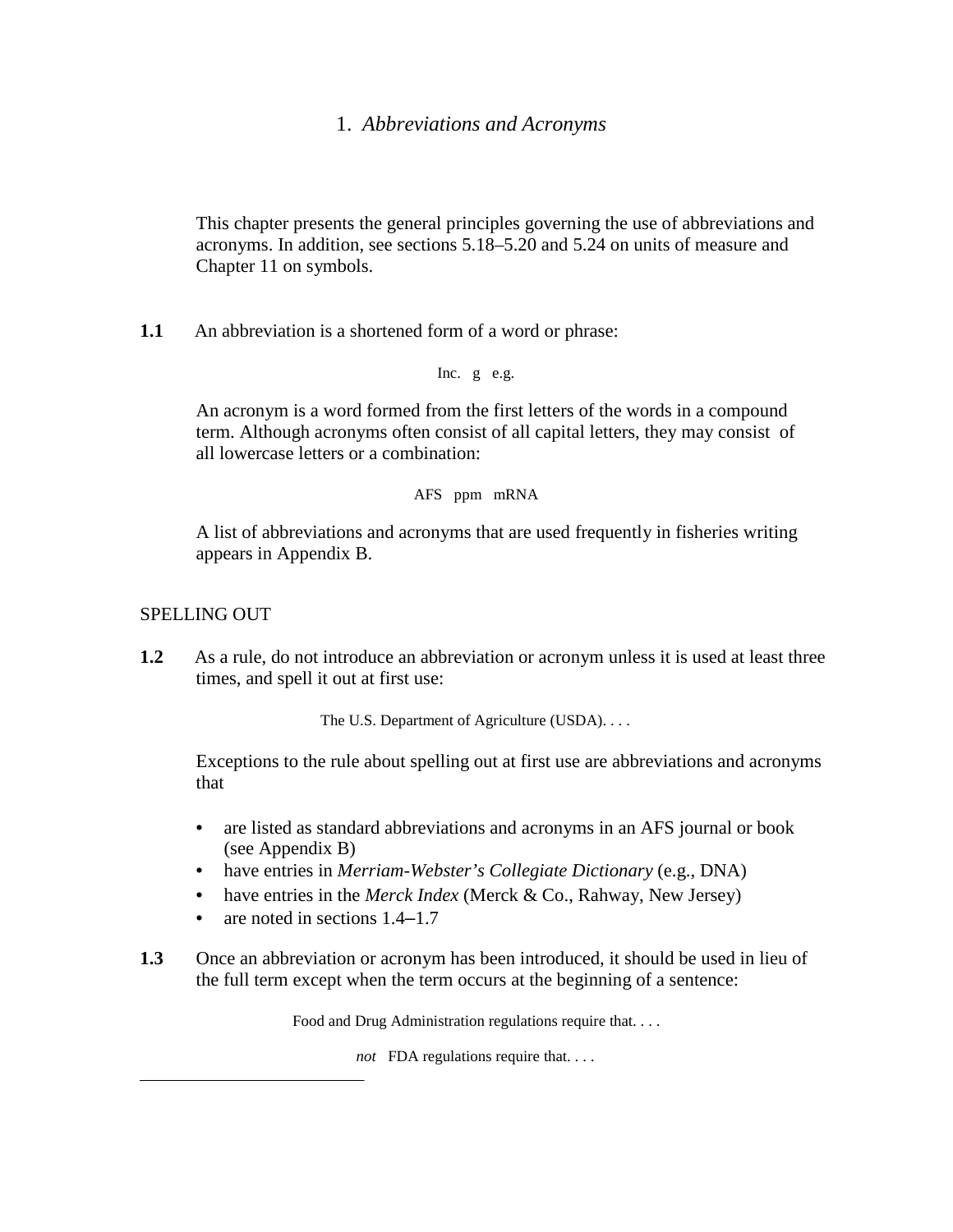If necessary, rewrite the sentence to avoid beginning it with an acronym:

Analysis of the specimens' DNA showed that. . . .

*not* DNA analysis showed that. . . .

**1.4** Certain stylistic abbreviations may be used:

```
e.g. i.e. etc. et al.
```
Note that commas must follow the first two.

The following abbreviations pertaining to business entities are also permissible:

Co. Corp. Inc. Ltd.

**1.5** An author may be referred to by his or her initials in the acknowledgments, footnotes, or text:

a grant to J.P.D. (J.T.S., unpublished data)

Place Names and Addresses

**1.6** The following abbreviations may be used in place names and addresses:

St. [Saint] Ste. [Sainte] Mt. [Mount]

D.C. U.S. [as adjective] USA [as noun] UK [as noun or adjective]

**1.7** The abbreviations NE, NW, SE, and SW (indicating sections of cities) and those denoting ordinal numerals ("-st," "-nd," "-rd," and "-th") may be used in addresses:

> 1234 Massachusetts Avenue NW Washington, D.C. 20007

719 East 42nd Street New York, New York 10123

Note that "East," "West," "North," and "South" must be spelled out.

**1.8** Other elements of addresses must be spelled out:

Post Office Box 95 Silver Spring, Maryland 20901

Note that except in authors' addresses it is not necessary to include the country name after U.S. and Mexican states and Canadian provinces.